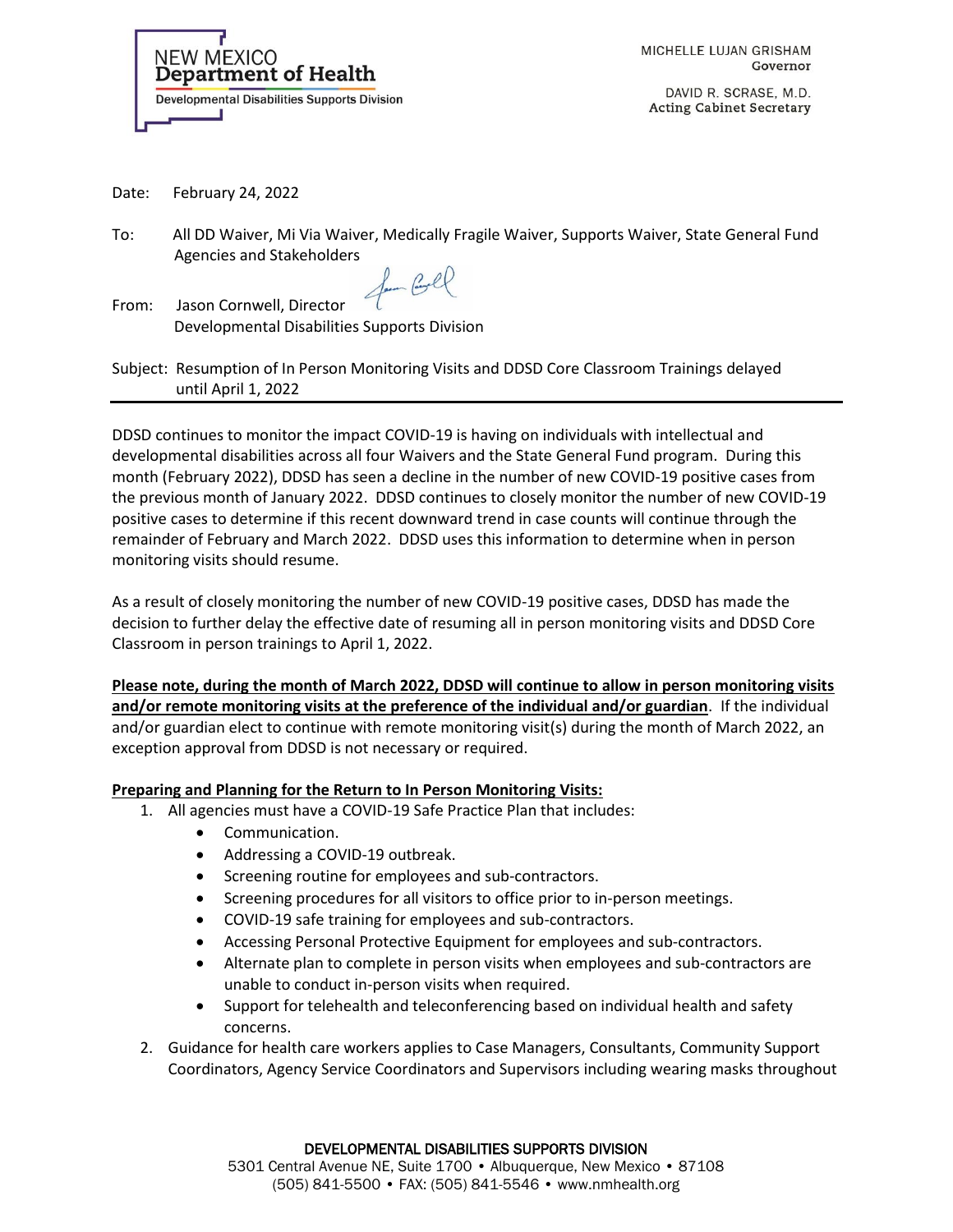the entirety of the in-person visit and should be included in the agency's COVID-19 Safe Practices Plan.

- 3. Frequency and location of in-person visits must follow applicable Waiver Service Standards. In DD Waiver, when visits during Customized Community Supports and Community Integrated Employment services are provided at home or virtually, count the in-home visit during those hours as a day services visit.
- 4. Agency COVID-19 Safe Practices Plan must be available to DDSD immediately upon request.

## **In Person Safeguards**

- 1. In person visits should not include any physical contact and may take a variety of forms depending on risk level and need.
- 2. Visits must include wearing masks, covering the nose and mouth, throughout the entirety of the visit, and following screening protocol of host home agency or family. If the individual does not have a screening protocol, the screening routine defaults to that of the visiting agency.
- 3. Social distancing and number of people present must be considered for individual safety at in person meetings. In person meetings must include wearing of masks throughout the entirety of the meeting if the individual receiving the service is present.

### **Waiver Participant Choice**

- 1. Safety of in person visits must be continually assessed and can change from day to day, week to week and should include the preference of the waiver recipient and their family.
- 2. Effective April 1, 2022, if a waiver participant and/or their guardian requests that a required in person visit be conducted telephonically, via telehealth or in a setting other than the setting required, an exception to standards may be submitted to the DDSD Regional Office and will be reviewed within 10 business days. Exceptions requests should be based on how an in-person visit might jeopardize a waiver participant's health and safety, not the agency or staff person's need.

**IDTs in person or remote**: IDTs can continue to be held in person or remotely based on the preference of the guardian and/or individual. If the IDT is held in person at a Congregate Care Facility (defined as any facility based Day or Group Employment service offered within any of the DD Waiver, Mi Via Waiver, Medically Fragile Waiver, Supports Waiver, or State General Funded programs) or Community Home (defined as DD Waiver Supported Living, Intensive Medical Living Services, and State General Funded residential homes), IDT members attending meetings in person in these locations must be fully vaccinated and boosted unless they have received an exemption from their employer and submit to weekly COVID-19 testing with negative tests results.

# **DDSD Required Core Classroom Training:**

The DDSD Training Unit is delaying the effective date of DDSD Core Classroom in person training to April 1, 2022. Certified agency trainers may conduct DDSD Core Classroom trainings in-person effective April 1, 2022. We want to encourage remote on-line trainings/livestreaming trainings when possible. This announcement also rescinds all other memos regarding in-person or face-to-face trainings of DDSD Core Classroom courses.

DDSD is requiring that any Case Manager, Consultant, Community Support Coordinator, Agency Service Coordinator, and/or Supervisor must be fully vaccinated and boosted as defined by the Public Health Orders to render in person face to face monitoring visits in any setting for any Waiver or State General Funded service unless an exemption has been granted by the employer.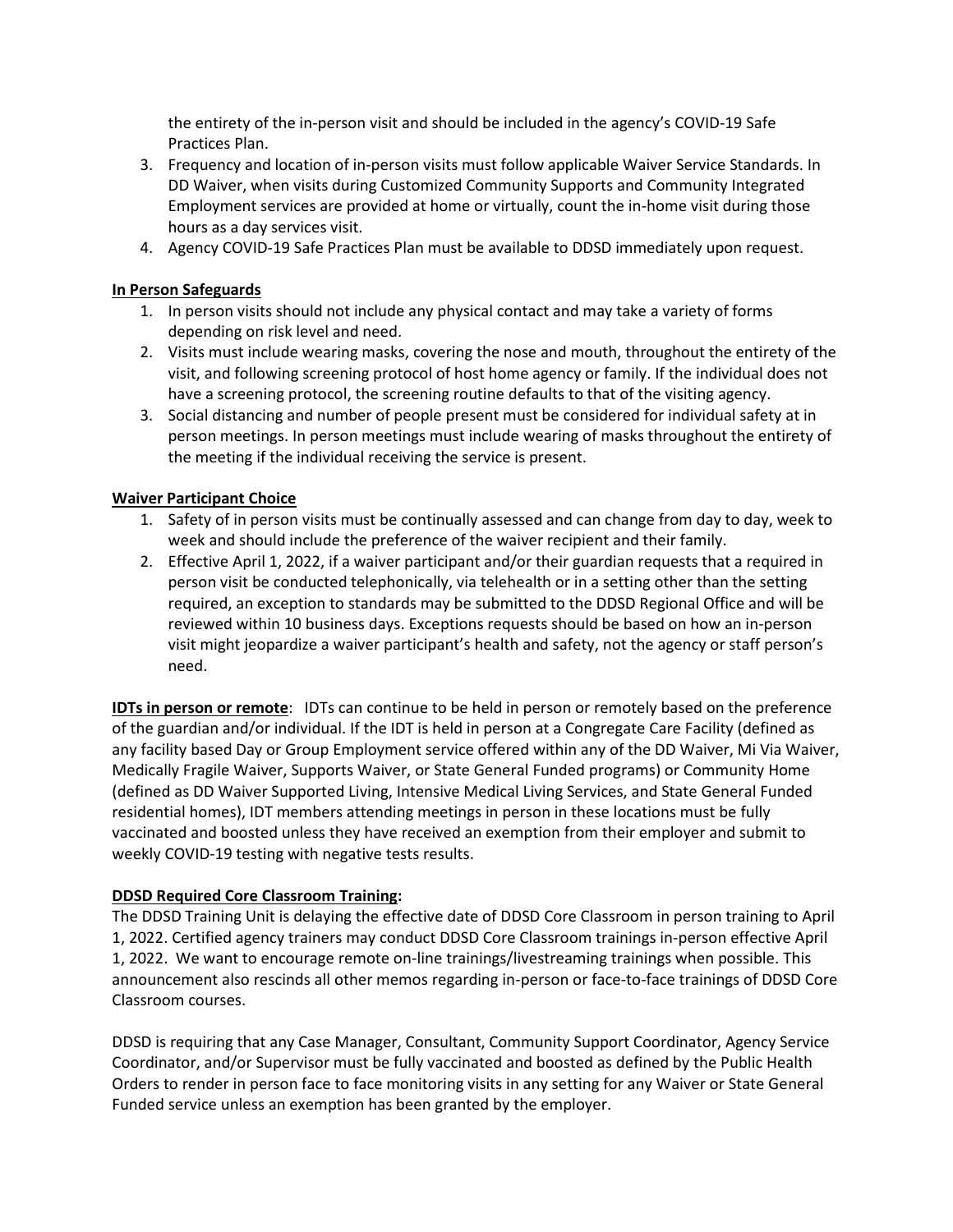# **Free At Home COVID-19 Testing Kits**:

Please use the following link to order free at home COVID-19 testing kits [https://www.covidtests.gov/.](https://www.covidtests.gov/) Every home in the United States is eligible to order four (4) free at-home COVID-19 tests. The tests are completely free. Orders will usually ship in 7-12 days.

## **Mobile Vaccine Clinics**:

Churches, Community Organizations to include Waiver Providers and agencies, neighborhood groups, and others can sign up for Mobile Vaccine Clinics.

- To request a mobile vaccine clinic, go to GetVaxNM.com
- To request promotional support for your event, go to **BetterTogetherNM.com**

# **Public Health Orders:**

Each agency is expected to monitor compliance with the DOH Public Health Order (PHO) regarding the COVID-19 indoor mask mandate for congregate settings and community homes. Each agency is also expected to monitor compliance with the PHO vaccine mandate to include weekly monitoring of COVID-19 testing for those employees and/or sub-contractors who have been granted an exemption by their employer. Any entity who violates the Public Health Order, is subject to civil administrative penalties available at law.

If you have not done so already, DDSD strongly encourages everyone to register to receive the COVID-19 vaccine. In addition, for those who are eligible now to receive the COVID-19 vaccine booster shot, DDSD encourages everyone eligible to register to receive your booster. Together we can limit the opportunities for the virus to spread and by doing so we have a better chance of keeping each other safe.

As a reminder, any Tribal orders issued supersede requirements in this memo.

If you have questions, please contact the following DDSD Staff:

- DD Waiver Program Manager, Marie Velasco [\(marie.velasco@state.nm.us\)](mailto:marie.velasco@state.nm.us)
- Mi Via Waiver Program Manager, Elaine Hill [\(elaine.hill@state.nm.us\)](mailto:elaine.hill@state.nm.us)
- Medically Fragile Waiver Program Manager, Iris Clevenger [\(iris.clevenger@state.nm.us\)](mailto:iris.clevenger@state.nm.us)
- Supports Waiver Program Manager, Jennifer Roth [\(jennifer.roth@state.nm.us\)](mailto:jennifer.roth@state.nm.us)
- State General Fund Program Manager, Juanita Salas [\(juanita.salas@state.nm.us\)](mailto:juanita.salas@state.nm.us)
- Regional Office Bureau Chief, Angie Brooks [\(angie.brooks@state.nm.us\)](mailto:angie.brooks@state.nm.us)
- Regional Office Director(s)
	- o Metro: Michael Driskell [\(michael.driskell@state.nm.us\)](mailto:michael.driskell@state.nm.us)
	- o NWRO: Michele Groblebe [\(michele.groblebe@state.nm.us\)](mailto:michele.groblebe@state.nm.us)
	- o NERO: Angela Pacheco [\(angela.pacheco@state.nm.us\)](mailto:angela.pacheco@state.nm.us)
	- o SERO: Michelle Lyon [\(michelle.lyon@state.nm.us\)](mailto:michelle.lyon@state.nm.us)
	- o SWRO: Isabel Casaus [\(isabel.casaus@state.nm.us\)](mailto:isabel.casaus@state.nm.us)
- Deputy Director, Scott Doan [\(scott.doan@state.nm.us\)](mailto:scott.doan@state.nm.us)